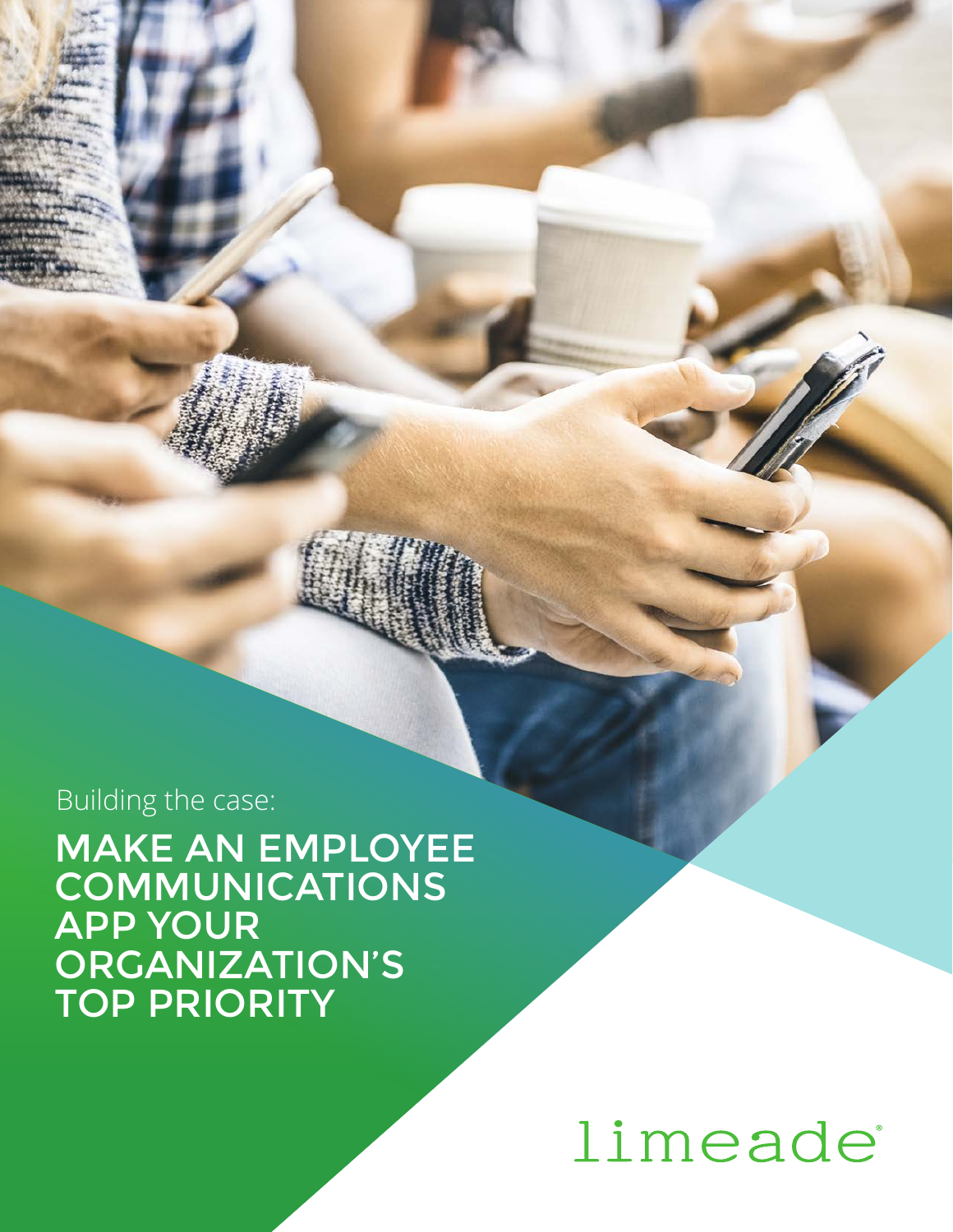

BUILDING A SOLID BUSINESS CASE FOR YOUR EMPLOYEE COMMUNICATIONS APP INITIATIVE STARTS WITH EXECUTIVE AND ORGANIZATIONAL BUY-IN. NOT SURE HOW TO APPROACH THE CONVERSATION? READ ON FOR OUR PRACTICAL TIPS AND PROVEN STRATEGIES.

Internal communication is critical to the strategic direction and success of your organization. It's simple: more effective communications make for a more aligned, productive and focused workforce. On a deeper level, a communications plan is also vital to the success of your well-being initiatives, keeping messaging clear and consistent and helping employees feel cared for and informed.

You know this, and may already be looking into a mobile app. But that alone doesn't guarantee your whole organization is ready to take the leap. With any new enterprise-wide technology introduction, success will hinge on building a thorough business case and securing early buy-in.

This practical how-to guide will walk you through the steps for building a business case for your employee communications app.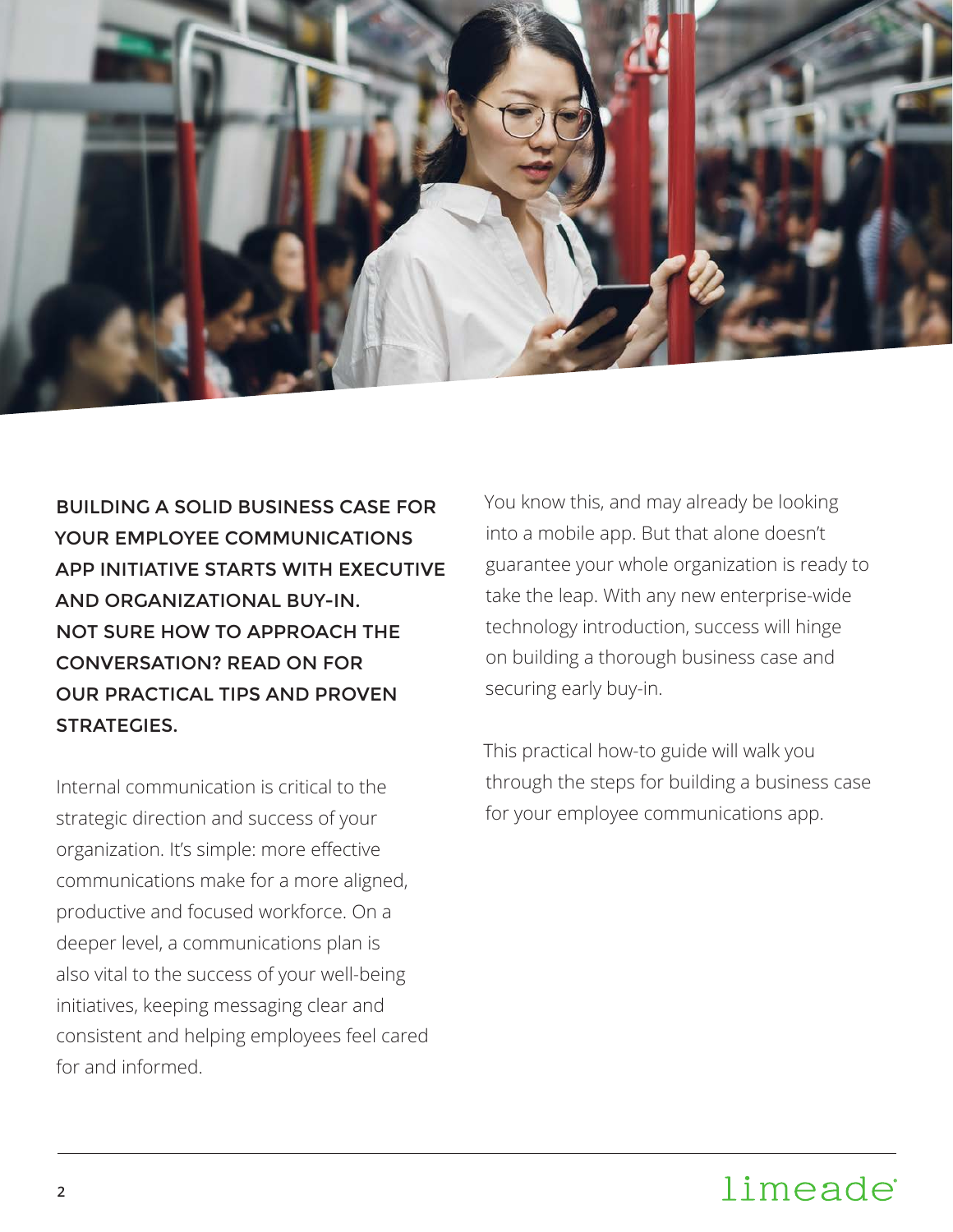### IDENTIFY THE POTENTIAL BENEFITS AND MEASURABLE RESULTS

First, identify the many benefits a mobile app can bring to your internal communications. A few of the most important are:

#### • ONE STREAMLINED COMMUNICATIONS HUB

A centralized communication hub allows employees to easily access information, read messages and more, in one place, anywhere and anytime.

#### • REACH A DISCONNECTED **WORKFORCE**

An employee communications app gives all workers, regardless of location, instant access to all communications as well as to common employee-related workflows and processes.

#### • BETTER ENGAGEMENT WITH EMPLOYEES

The inherent two-way dialogue mobile apps create enables greater employee engagement — from sending feedback and ideas to confirming details and asking questions, an app keeps the conversation going.

• INCREASED PRODUCTIVITY A recent survey found that 53 percent of professionals across industries said

**3**

improved business processes and productivity were the primary benefits of mobility.<sup>1</sup> The world of work is going mobile, and early adopters are seeing the positive impact. Share this with your leaders and invest your saved time in generating additional work and revenue.

## **2**

### KNOW YOUR EMPLOYEES' NEEDS

To build the business case for a mobile app, you need to understand your users' communication needs and the inefficiencies they experience. It's easy to assume you know what the problems are, but objective research is the metric that really matters. A firm grasp on the current landscape will ensure that your app hits the mark.

Let's dive into the ways you can determine employee needs — who to involve and what questions to ask.

### limeade

<sup>1</sup> 2016 Executive Enterprise Mobility Report, 2016, <u>https://go.apperian.com/rs/300-EOJ-215/images/Apperian%202016%20</u><br>Executive%20Enterprise%20Mobility%20Report\_FINAL\_20160216.pdf?aliId=16373787.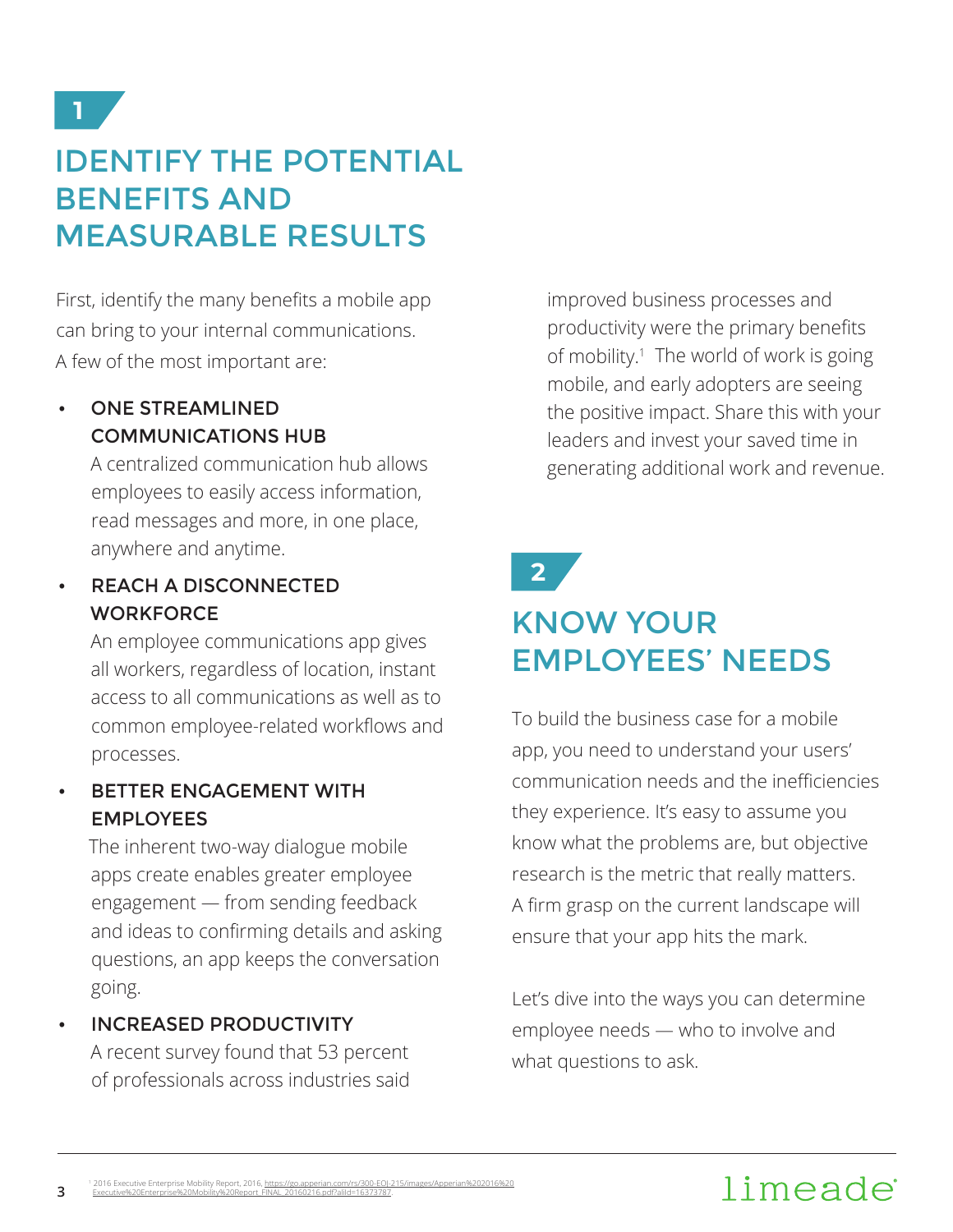## WHO TO INVOLVE IN THE PROCESS

#### 1. FIND INFLUENTIAL LEADERS

Talk to your internal leaders and look into the existing communications structures as a starting point. Identify the needs, document the obstacles and ask direct questions about what would make jobs easier.

#### 2. FIND EARLY ADOPTERS

Once you find the influential leaders, show them the value of being an early adopter and co-creator of your solution. Share your success with influential leaders and gain a valuable ally.

#### 3. HOLD FOCUS GROUPS

Now that you're armed with insights from wellrespected insiders, you should:

- Hold a focus group with a wider audience of employee advocates or advisory boards.
- If time is limited, try traditional feedback methods such as an employee survey. It can't replace insightful dialogue, but it can validate your assumptions.

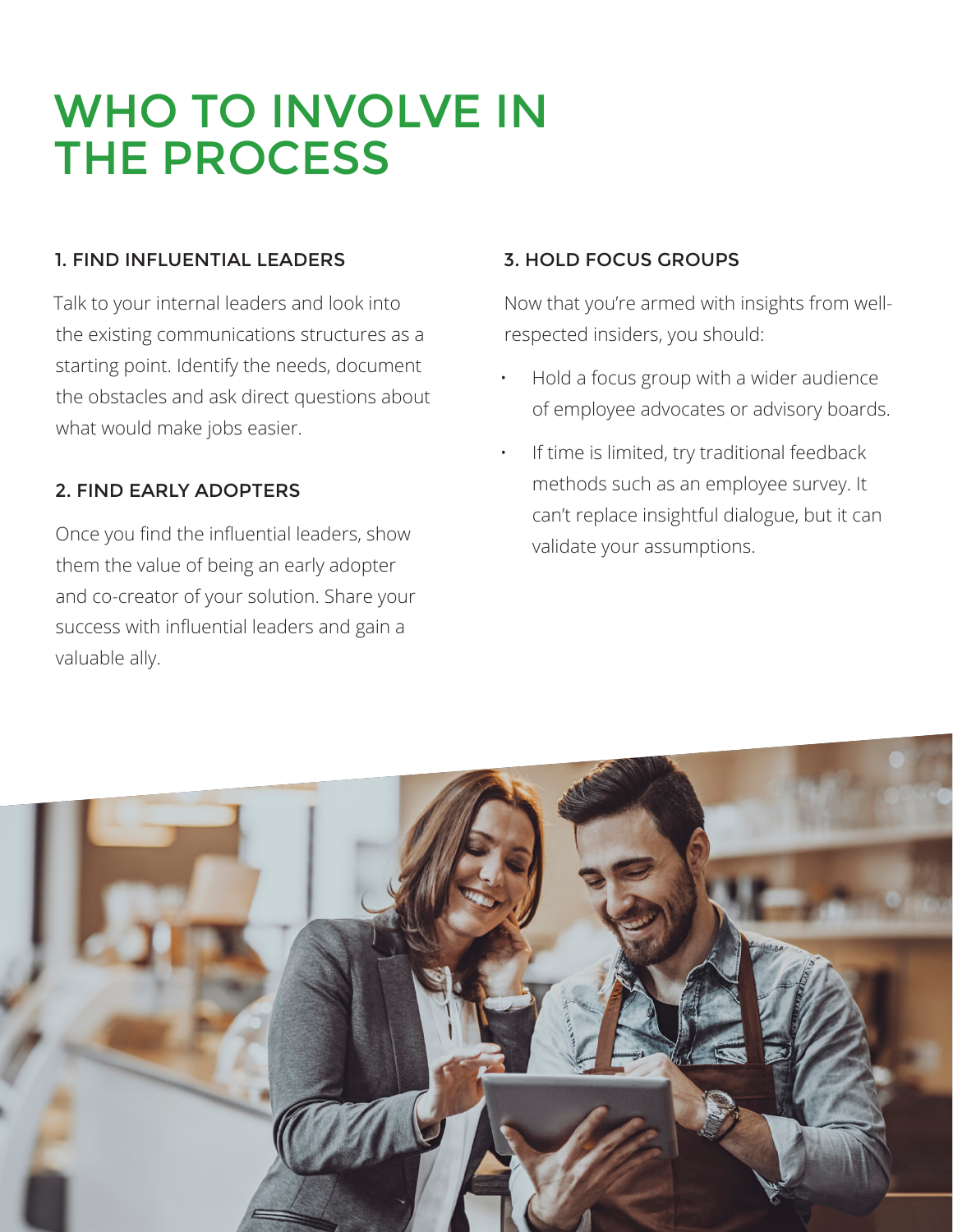## WHAT TO ASK BEFORE DEFINING YOUR **OBJECTIVES**

To ensure widespread adoption and an employee-centric approach, ask questions to pinpoint employee needs and pain points to determine your overall project objectives. Get definitive answers and present them in your business case.

#### QUESTIONS TO HELP YOU FORM YOUR MOBILE APP OBJECTIVES:

- What needs will this app help address?
- What challenges will this app help solve?
- What does success look like?
- Will I be targeting a particular group of employees?
- What is my plan for maximizing adoption?
- How will I encourage leaders to actively use this app?

#### SAMPLE QUESTIONS TO ASK YOUR EMPLOYEES ABOUT THEIR CURRENT COMMUNICATION METHODS:

- What forms of communication work best and why?
- Are there too many ways to get news and information?
- What communication channels can you not access?
- Are there ways for you to quickly and easily express your ideas or ask questions?
- Are you kept well informed about company mission, values and strategy?
- Are you kept well informed by senior leaders on company plans and progress?

#### SAMPLE QUESTIONS TO ASK YOUR EMPLOYEES ABOUT EMPLOYEES ABOUT A MOBILE APPROACH:

- Will getting information via a mobile app be easier for you? Why?
- Will a mobile app help complete tasks faster?

•

- What available tools, features or tasks would make you want to use an employee mobile app?
- What would make our workplace more engaging? More events? More insight into other departments? More conversation with leaders?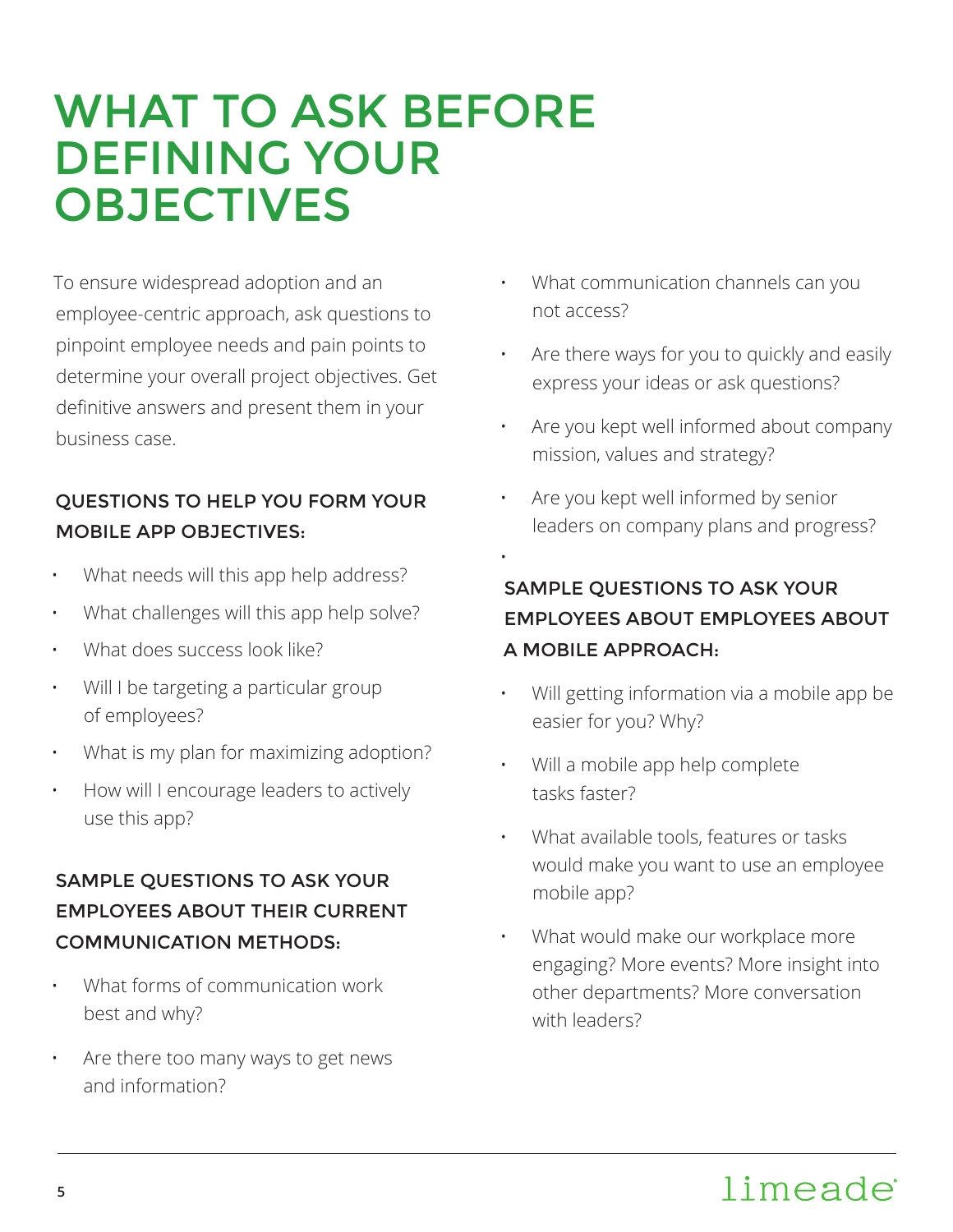

### DEMONSTRATE THE REAL ROI

A clear calculation for expected ROI will put you on the right track for project approval. But articulating the value of a mobile solution isn't always easy. Here are three main factors to include when compiling ROI:

#### DETERMINE THE PRECISE BENEFITS

by answering the following questions for a number of real-world scenarios:

- **• What process are you trying to improve?** For example: "We're trying to increase the # of employees reached with news and updates by 10 percent, for a total of 3,000 employees."
- **• What is the desired impact of using this mobile app?** For example: "With current channels, we can only reach 65 percent of our employees. It takes over a week and three managers to reach employees in our retail stores with important news and updates."
- **• What is the positive business outcome linked to this app?** For example: "With a mobile app, we can distribute messages directly to smartphones, reducing the lead time from one week to instantaneous. The number of people involved is reduced to one person — the publisher."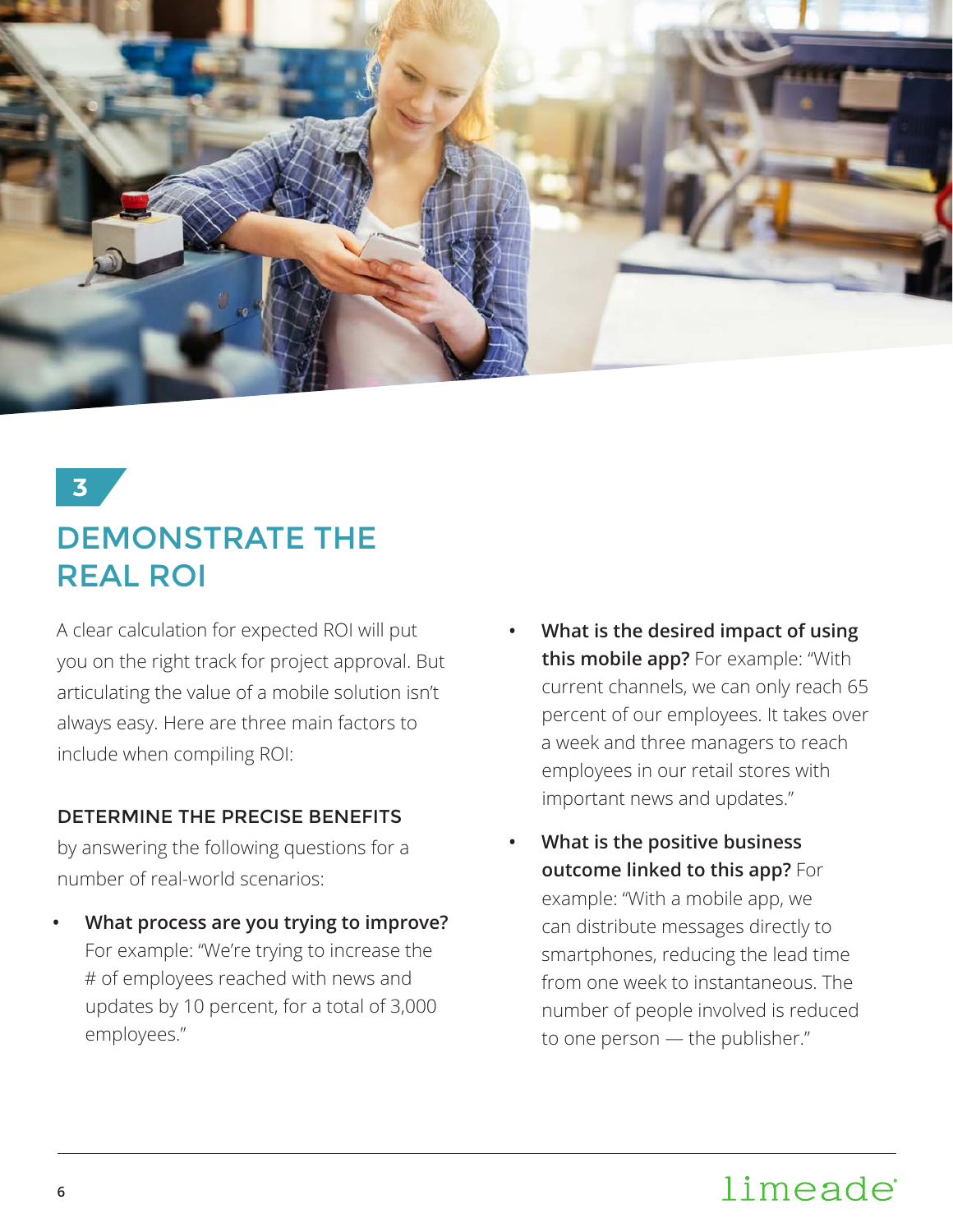### COLLABORATE WITH OTHER GROUPS

Partner with other business owners to understand their needs and build a truly united business case.

#### THERE'S NO IMAGINARY BOUNDARY BETWEEN INTERNAL COMMUNICATIONS AND OTHER GROUPS

You might be thinking "Great, but I work in Corporate Communications, not HR or Finance. I'm not overcomplicating my communications app." And that's a valid concern. But it's also a risk to project success. Look at it from the employee perspective: everything — from Communications to HR and Finance — is your company.

#### REACH OUT, JOIN FORCES AND COMBINE BUDGETS

Reach out to colleagues in other business units and departments — you might find a like-minded partner performing similar research who's open to teaming up. If the project can't be funded independently, you could even combine budgets to ensure a green light.

Partner with other functional areas. Build in workflows to help your employees experience more efficiency. Creating these connections will drive viral adoption and engagement with your mobile app messages.

![](_page_6_Picture_8.jpeg)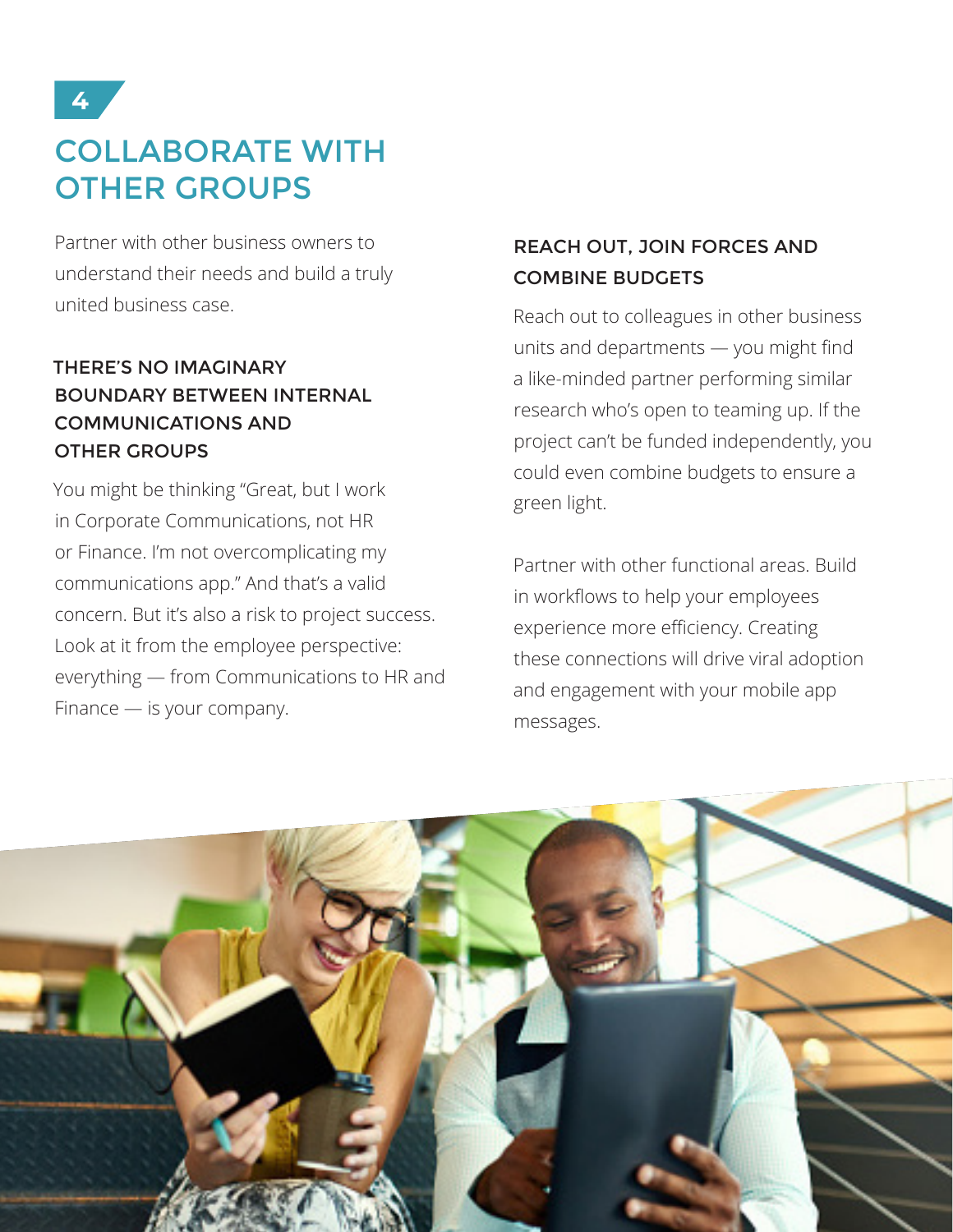### DETERMINE THE PRIMARY USE CASES

When you understand your employees' needs, you can start thinking about the primary use cases for your employee communications app. At this stage, you'll only need to communicate at a high level. After gaining approval, you'll work with your mobile app vendor to identify the specific uses cases you need within your app.

#### COMBINE MOBILE USES CASES THAT BENEFIT ALL

When you ask employees what would be useful, they'll likely tell you that they want one central location where they can manage wellbeing and benefits, and also access company news and updates. By integrating employee communications with other enterprise systems, you mitigate the risk that your messages might get missed. After all, we place posters and digital signage where workers can see, right? Why would your mobile app be any different?

#### INTERNAL COMMUNICATIONS USE CASES

- Company news, blogs and alerts
- Virtual townhalls and videos
- Community involvement
- Q&A, surveys and polls
- **Recognition**
- Idea sharing
- Expertise search
- Confirmations and receipts

#### HR AND OTHER EFFICIENCY USE CASES

- Leave request and approvals
- Time management
- Personal data updates
- Benefits enrollment and policy access
- Document lookup
- Training and instruction materials
- Policy and procedures
- Expense and PO management
- Inventory lookup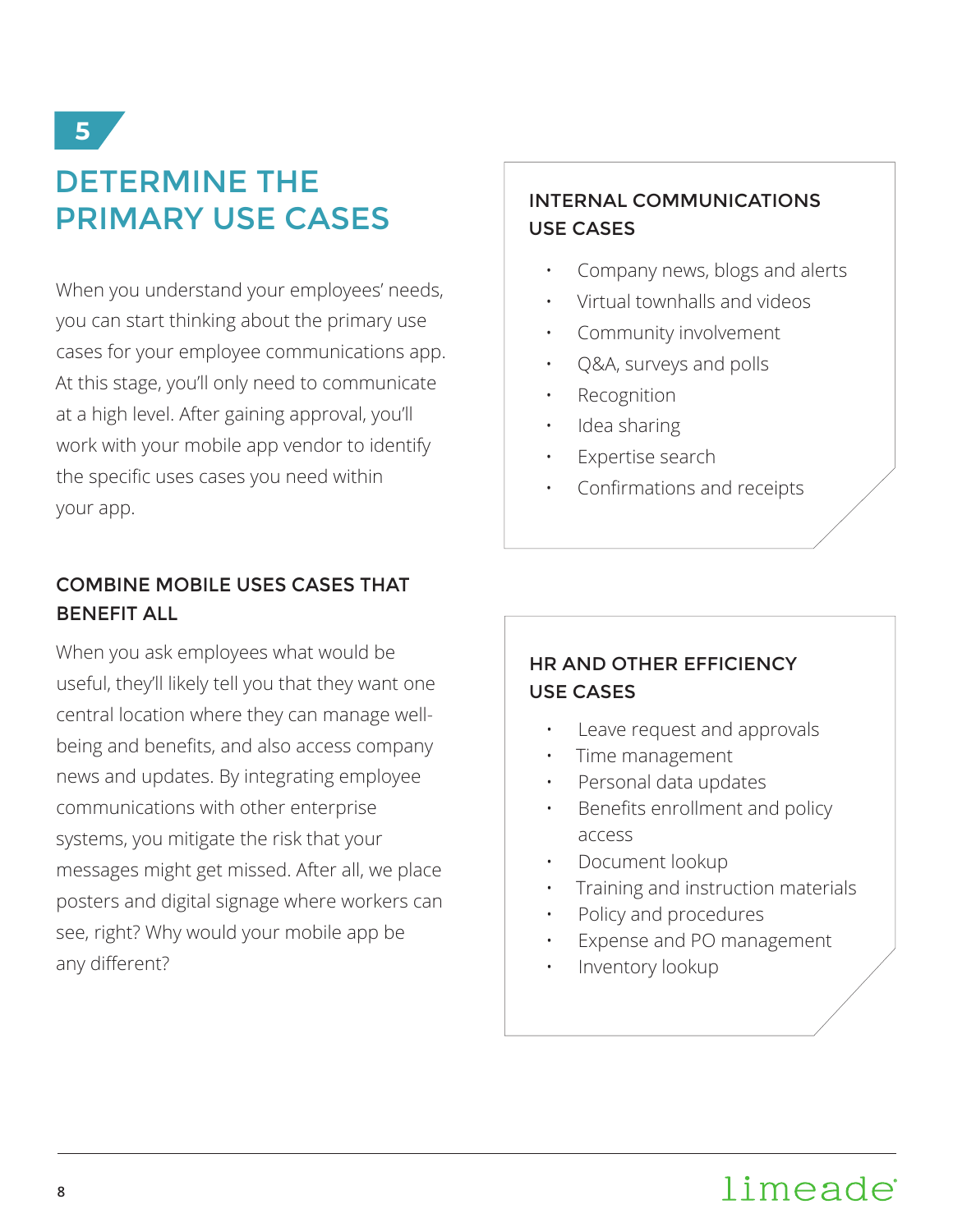![](_page_8_Picture_0.jpeg)

### MAKE THE RIGHT PITCH

The next step in sharing your vision is creating an effective pitch for your business case. You need the presentation to communicate your idea and solicit approval at all levels. After all, every part of your organization will ultimately invest — in budget or time.

#### CREATE A COMPELLINGLY SIMPLE PRESENTATION

Document the challenges facing your organization and explain how your new solution will aim to solve the issues. Include specific ROI details and the scope of use cases in the mobile app. Start small, with close teammates. With each briefing, you'll refine your strategy, talking points and pitch.

#### BRING YOUR SECRET WEAPON, A PROTOTYPE

Employee mobile experiences are still relatively new and seeing is believing. You might be more successful if you have a mobile app prototype to share with your influencers and decision makers. If possible, encourage attendees to download, log in and experience the mobile prototype on their personal devices.

In most cases, your mobile vendor can provide a high-fidelity prototype — it could be your "secret weapon" to engage executives. Avoid vendors who can't or won't provide this service. It's a sign that they might not have a mature, scalable product to offer.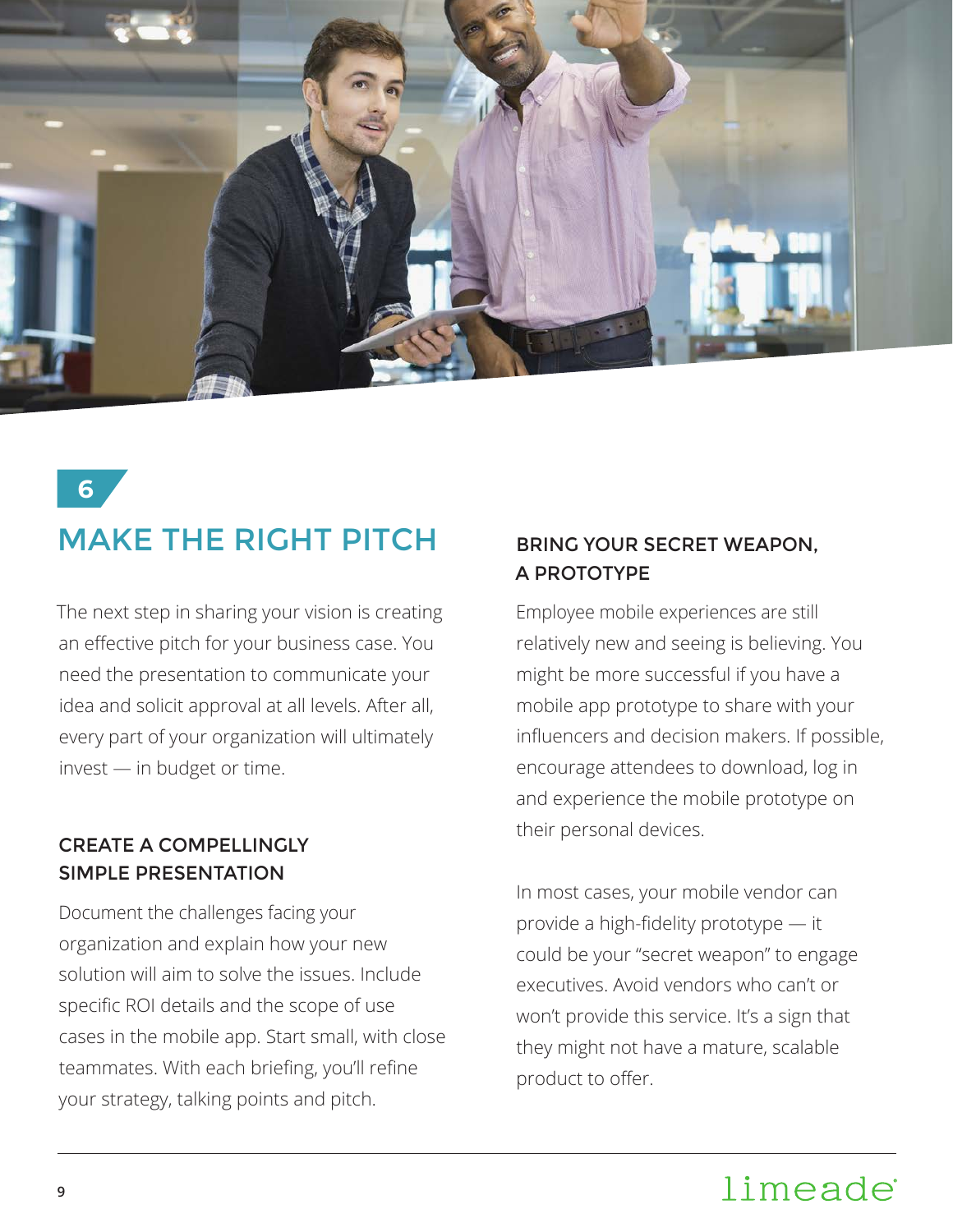## NEXT STEPS: MOVING FORWARD WITH YOUR MOBILE APP PROJECT

Once you've secured buy-in, you can move forward with your mobile employee communications project. From formulating your mobile strategy and scoping your use cases to setting up a pilot with a small group of employees and rolling out the app for maximum adoption, the experts at Limeade are here to help you with the next steps.

Contact a Limeade Sales Representative to discuss your mobile project: https://www.limeade.com/get-in-touch/

![](_page_9_Picture_3.jpeg)